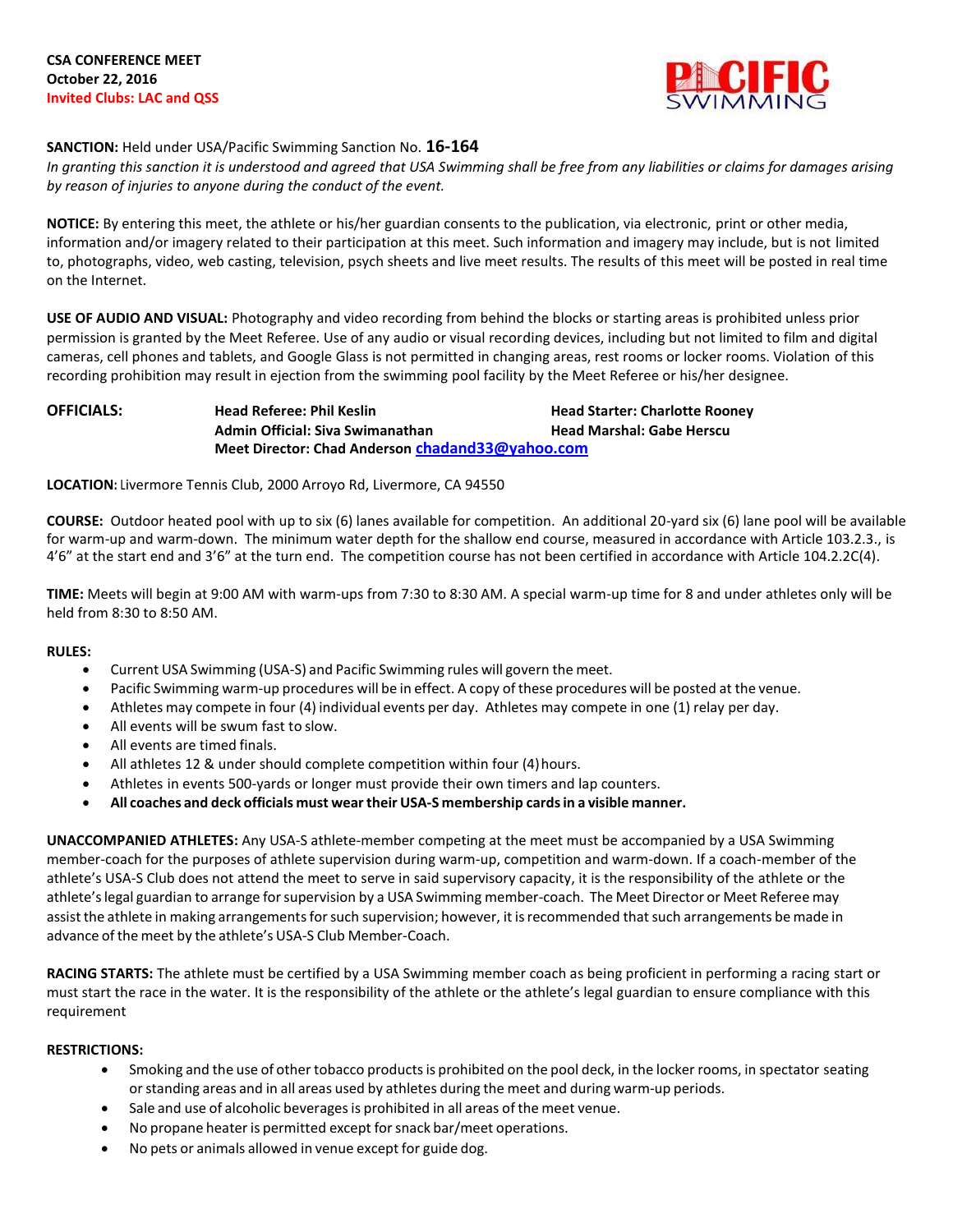- Glass bottles / containers are prohibited in all areas of the meet venue (except for snack bar use).
- No electric or propane heaters / containers or similar devices including gasoline powered generators, other than provided for meet operations, are allowed in any areas of the meet venue.
- Except for coaches' seating next to the pool no chairs, canopies, tents, or "camping" in the competition pool area.
- Changing into or out of swimsuits other than in locker rooms or other designated areas is prohibited.
- Destructive devices, to include but not limited to, explosive devices and equipment, firearms (open or concealed), blades, knives, mace, stun guns and blunt objects are strictly prohibited in the swimming facility and its surrounding areas. If observed, the Meet Referee or his/her designee may ask that these devices be stored safely away from the public or removed from the facility. Noncompliance may result in the reporting to law enforcement authorities and ejection from the facility. Law enforcement officers (LEO) are exempt per applicable laws.

### **ELIGIBILITY:**

- Meet is open to all qualified athletesregistered with one of the CSA clubs. **Athletes must be a member of LAC or QSS. Athletes who are unattached, but participating with a member club may enter a CSA dual meet.**
- Athletes must be current members of USA-S and must enter their name and registration number on the meet entry card or online, asshown on their Registration Card. If thisis not done, it may be difficult to match the athlete with the registration and times database. The meet host must check all athlete registrations against the SWIMS database and if not found to be registered, the Meet Director shall accept the registration at the meet (a \$10 surcharge will be added to the regular registration fee). Duplicate registrations will be refunded by mail.
- Entries with "NO TIMES" will be **ACCEPTED.**
- Disabled athletesfrom those teams are welcome to attend this meet and should contact the Meet Directorregarding special accommodations on entry times and seeding per Pacific Swimming policy.
- The athlete's age will be the age of the athlete on the first day of the meet.

**ENTRIES:** A sd3 entry file must be submitted by the Tuesday prior to the meet. Request a confirmation ofreceipt to ensure delivery ofthe email and file. Send meet entry file to the meet director.

**ENTRY FEES:** \$30 per athlete. One check must be made by the visiting club payable to the host club. Checks must be hand delivered to the meet director on the day of the meet.

**CHECK-IN:** The meets will be pre-seeded. There will be no check in.

**SCRATCHES:** There is NO penalty for an athlete entered in this meet that misses one of his/her events.

**AWARDS:** None.

**ADMISSION / PROGRAMS:** Free admission. No programs will be available. Heat sheets may be available electronically and should be printed prior to arrival at the meet.

**HOSPITALITY:** Coaches and Officials will be served breakfast and lunch.

**SNACK BAR:** A snack bar may be available.

**SCORING:** Scoring in individual events will be as follows: 1<sup>st</sup> place = 9 points; 2<sup>nd</sup> place = 4 points; 3<sup>rd</sup> place = 3 points; 4<sup>th</sup> place = 2 points; 5<sup>th</sup> place = 1 point. Scoring in relay events will be as follows: 1<sup>st</sup> place = 11 points; 2<sup>nd</sup> place = 4 points; 3<sup>rd</sup> place = 2 points. Scoring will include boys & girls 8 & U; 10 & U; 11-12; 13-14 and 15 & Over. Meets will be scored as dual meets with each club scored against each of the other teams in sets of two.

**MISCELLANEOUS:** Each club isrequired to provide timers. Meet director will email timer/lane assignmentsto each club prior to the meet.